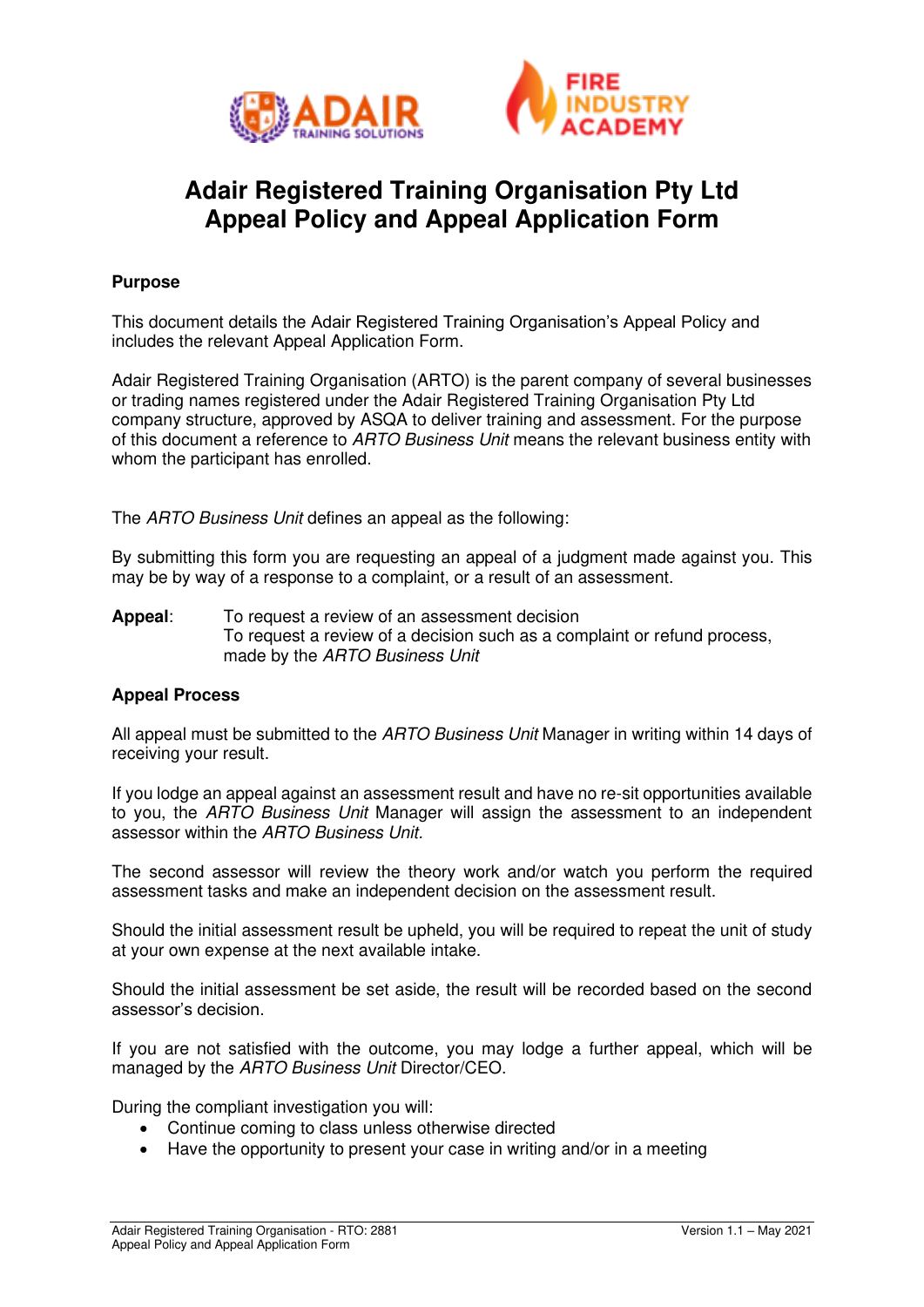



• If you are required for a meeting, you are advised and it is recommended, to bring a support person with you, of your choosing

Reasons and a full explanation in writing for the decisions and actions taken as part of this process will be provided to the Appellant and/or Respondent if requested.

If the decision is favorable, it will be documented and any changes to policy or processes will be made.

We thank you for taking the time to notify us of your concern. We value your feedback and hope to be able to resolve your complaint as soon as possible.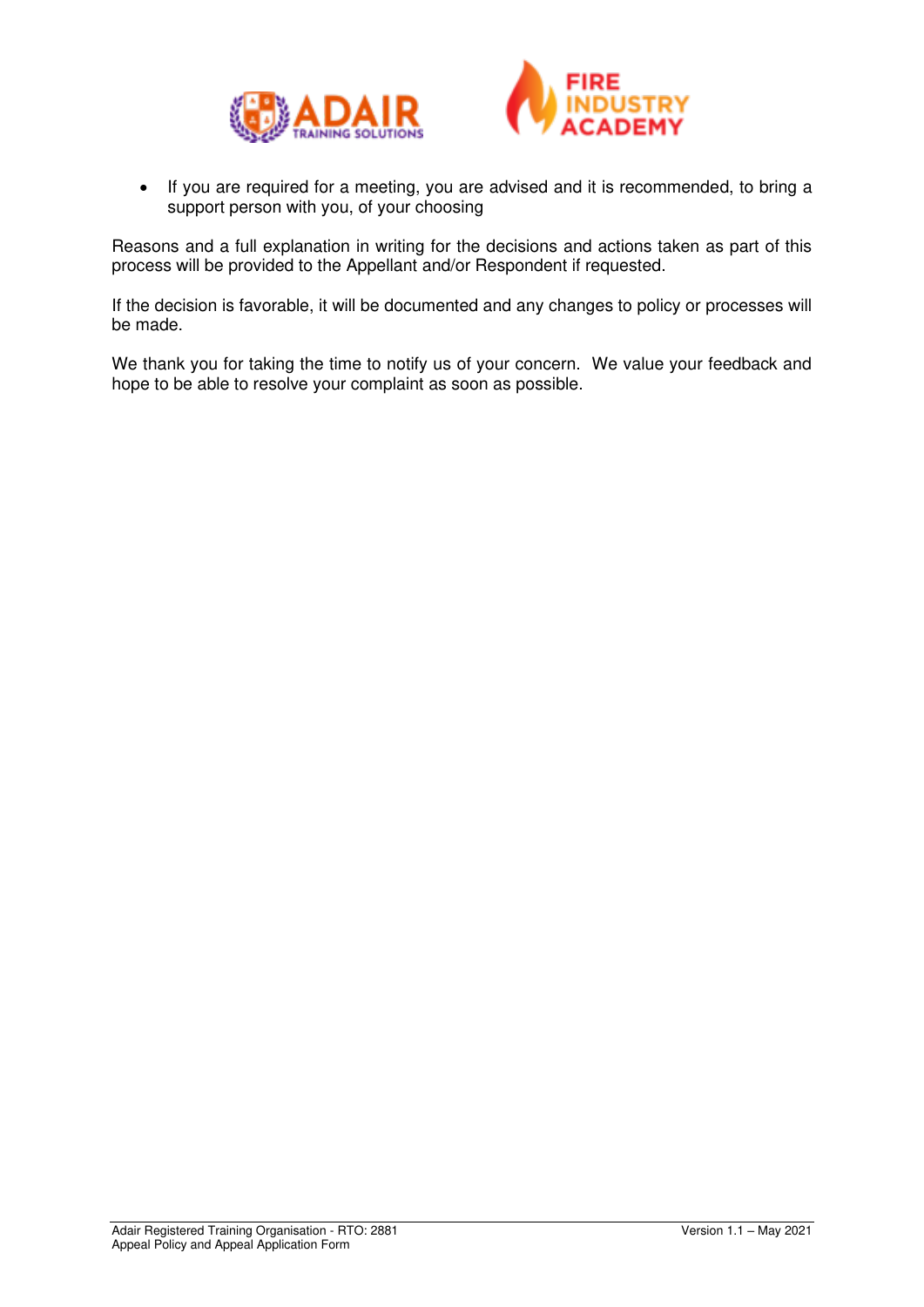



# **Appeal Application Form**

Name:

Contact Details:

ARTO Business Unit:

This form serves to begin the appeal process in relation to a judgment that has been made against you. This form must be lodged to the *ARTO Business Unit* Manager, or their delegate, within 7 days of receiving a judgment.

A written response will be issued to you within 7 days.

Please detail in full, your reason for the appeal:

Signature: **Date:**  $\frac{1}{1}$  Date:  $\frac{1}{1}$  /

#### **We will be in contact within 7 days, Thank You**